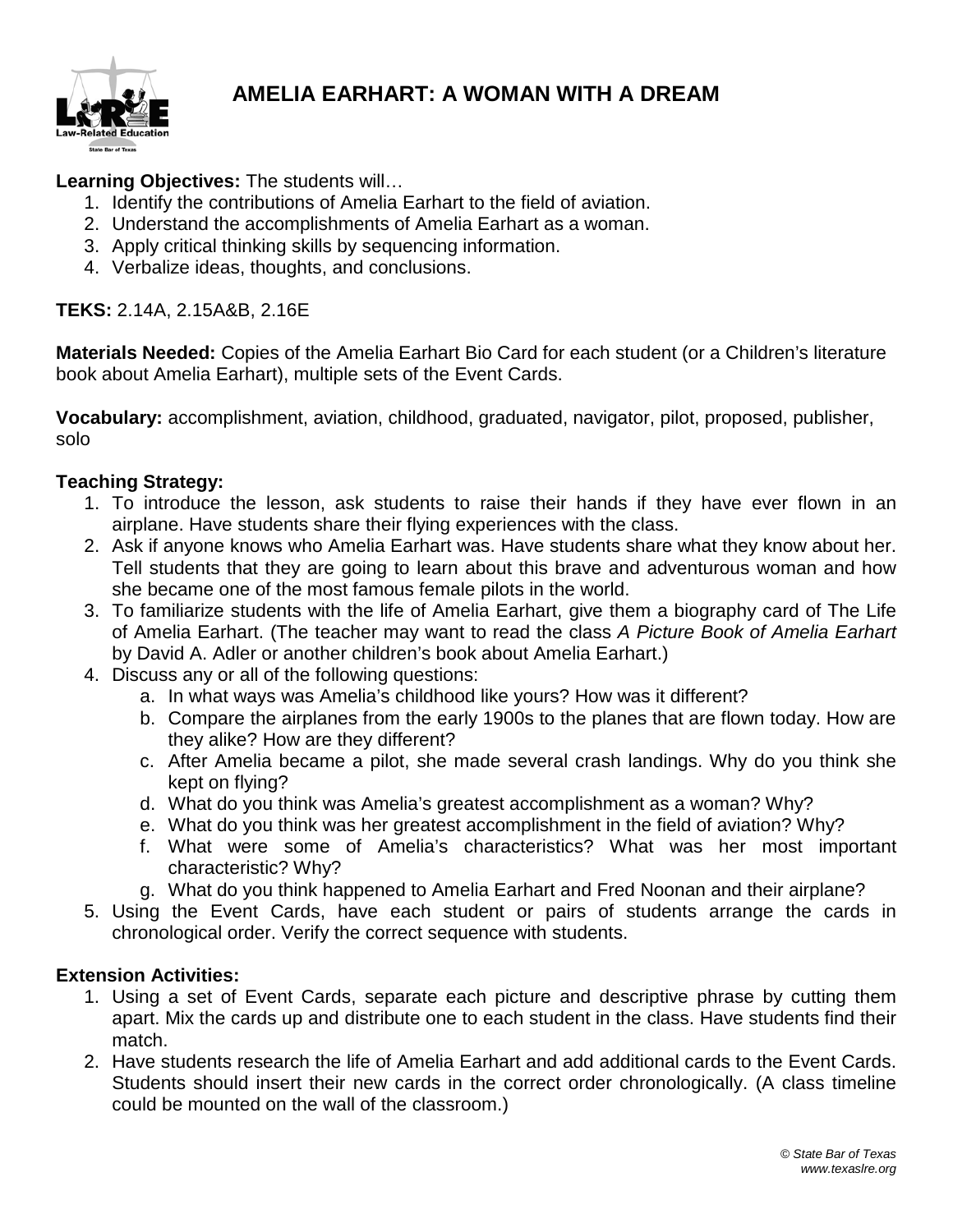### **Extension for Gifted/Talented:**

Have students complete the following analogy: Amelia Earhart was like \_\_\_\_\_\_\_\_\_\_\_\_\_\_\_\_\_\_ because \_\_\_\_\_\_\_\_\_\_\_\_\_\_\_\_\_\_. Students should put their analogy on a poster and include an illustration.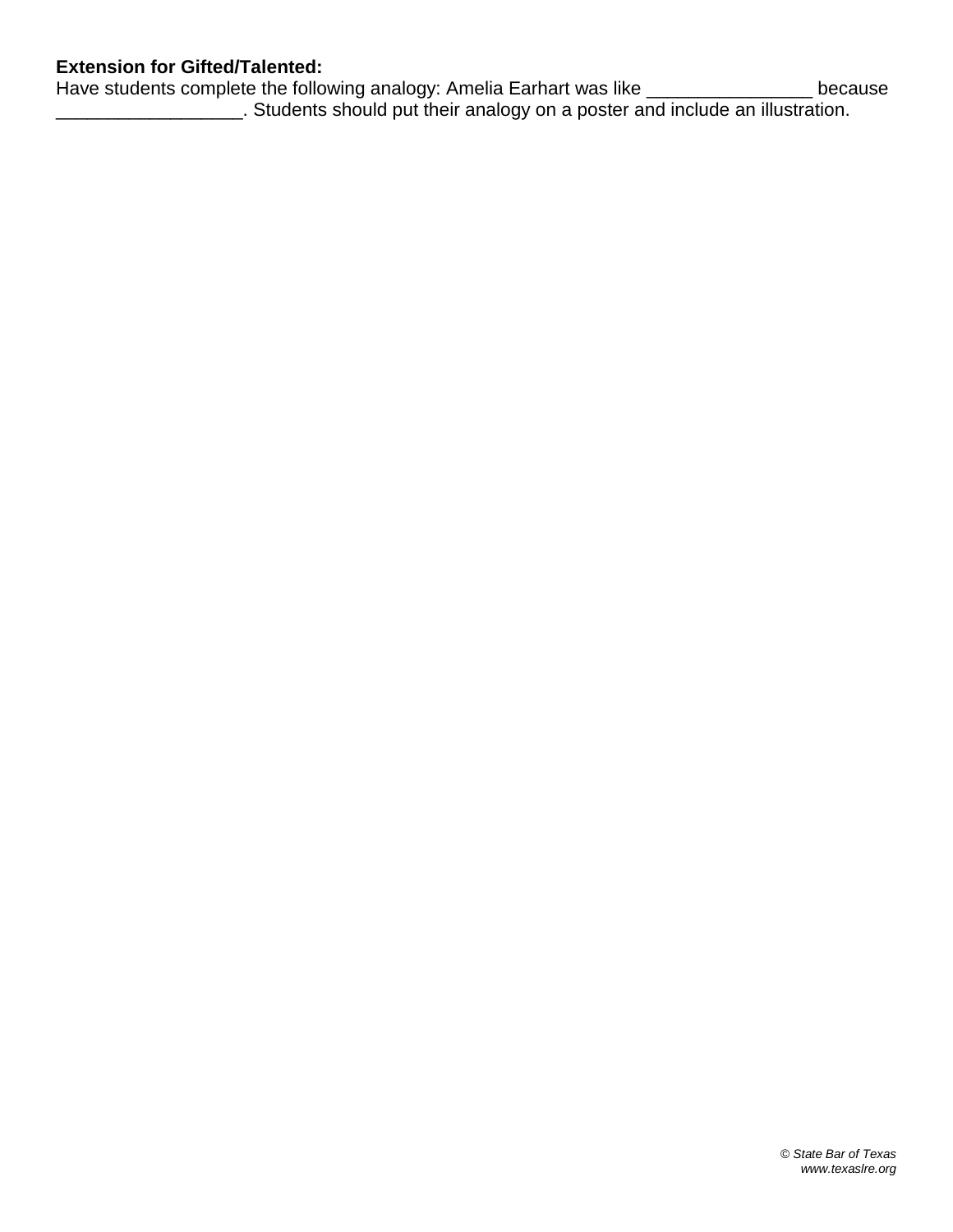# **THE LIFE OF AMELIA EARHART (1897-1937)**



Amelia Earhart was born in Atchison, Kansas, on July 24, 1897. While growing up, she played many sports that boys played such as baseball and football. She even hunted with her own rifle. When she was seven, she saw her first roller coaster. She then built her own roller coaster. She made the tracks out of wood and used a wooden crate with wheels as the car.

When she was eleven, Amelia Earhart saw her first airplane. At the time, she thought it was just "a thing of rusty wire and wood."

Amelia graduated from Hyde Park High School at the age of seventeen. During the next few years she was a nurse's aide and cared for wounded World War I soldiers, attended college, and was a social worker.

In 1920 Amelia took her first airplane ride. After that flight she said, "As soon as we left the ground, I knew I myself had to fly." Soon Amelia took her first flying lesson. She worked at a phone company to earn money to pay for more flying lessons and bought her own plane six months later.

As a woman pilot, Amelia achieved many "firsts." In 1922 she flew higher than any other female pilot. Six years later she was the first female passenger to cross the Atlantic Ocean in a plane. The successful flight made her famous, and she wrote a book about the trip. George Putman, a publisher, began arranging speaking engagements for Amelia and became her adviser. He proposed to Amelia several times before she decided marriage was for her. They were finally married on February 7, 1931.

In 1932 Earhart was the second person after Charles Lindbergh, and the first woman to fly alone (solo) across the Atlantic Ocean. Three years later she was also the first person to fly solo from California to Hawaii and from Los Angeles to Mexico City.

Amelia Earhart's last flight was in 1937 when she attempted to fly around the world. She and her navigator, Fred Noonan, took off from Miami, Florida, heading east. They successfully flew to South America, Africa, and all the way to Australia. Unfortunately, after they left from New Guinea heading to Howland Island, they were never heard from again. The area was searched many times, but Earhart, Noonan, and the plane were never found.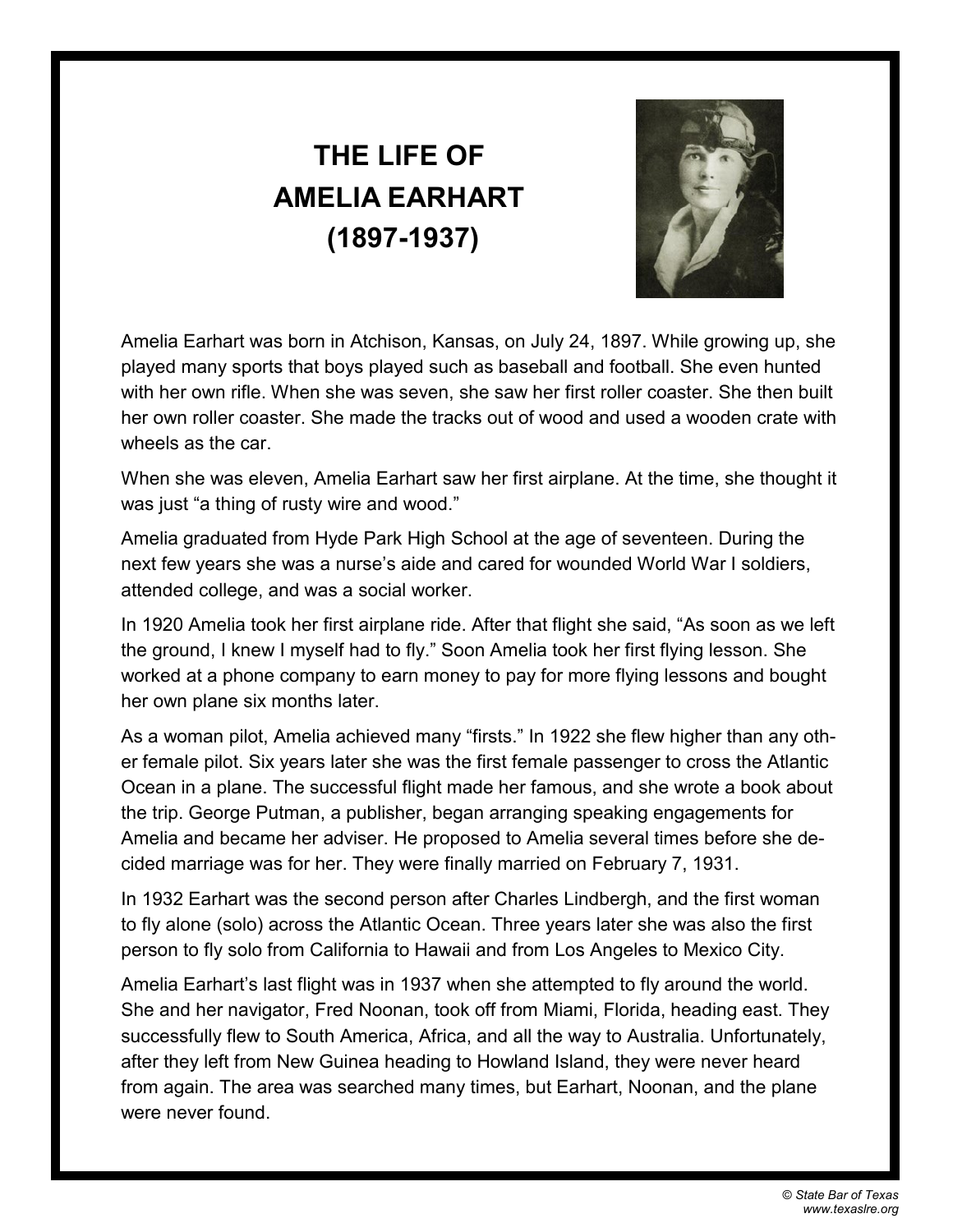

**Amelia Earhart was born on July 24, 1897, in Atchison, Kansas**.



**When she was seven-years-old, Amelia built her own roller coaster.**



**In 1908 Amelia saw her first airplane.**



**Amelia graduated from Hyde Park High School at the age of 17.**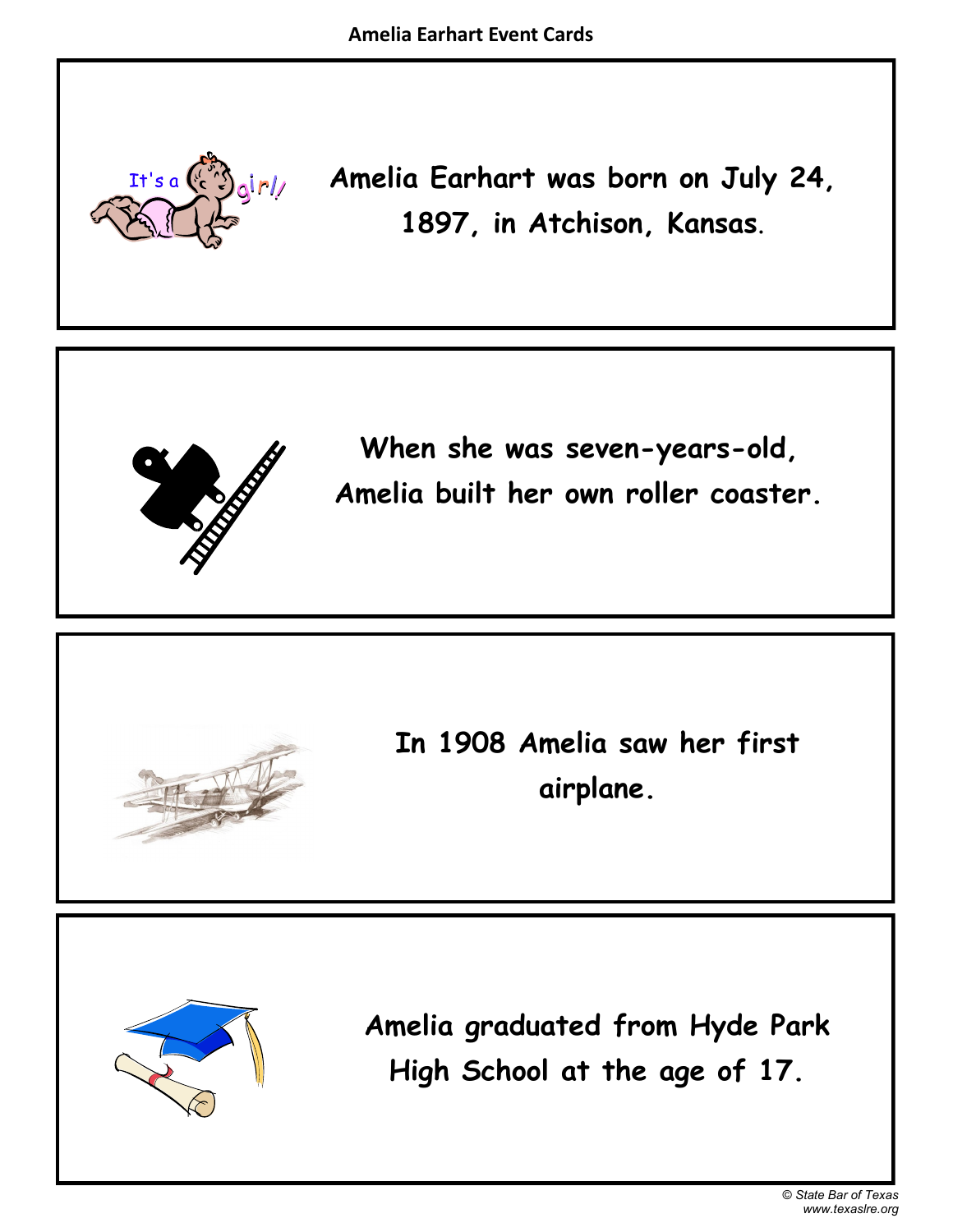

**Amelia took her first flying lesson in January of 1921.**



**Amelia became the first female passenger to cross the Atlantic Ocean by air.**



**Amelia Earhart and George Putnam were married on February 7, 1931.**



**Amelia was the second person after Charles Lindbergh and the first woman to fly alone across the Atlantic Ocean.**